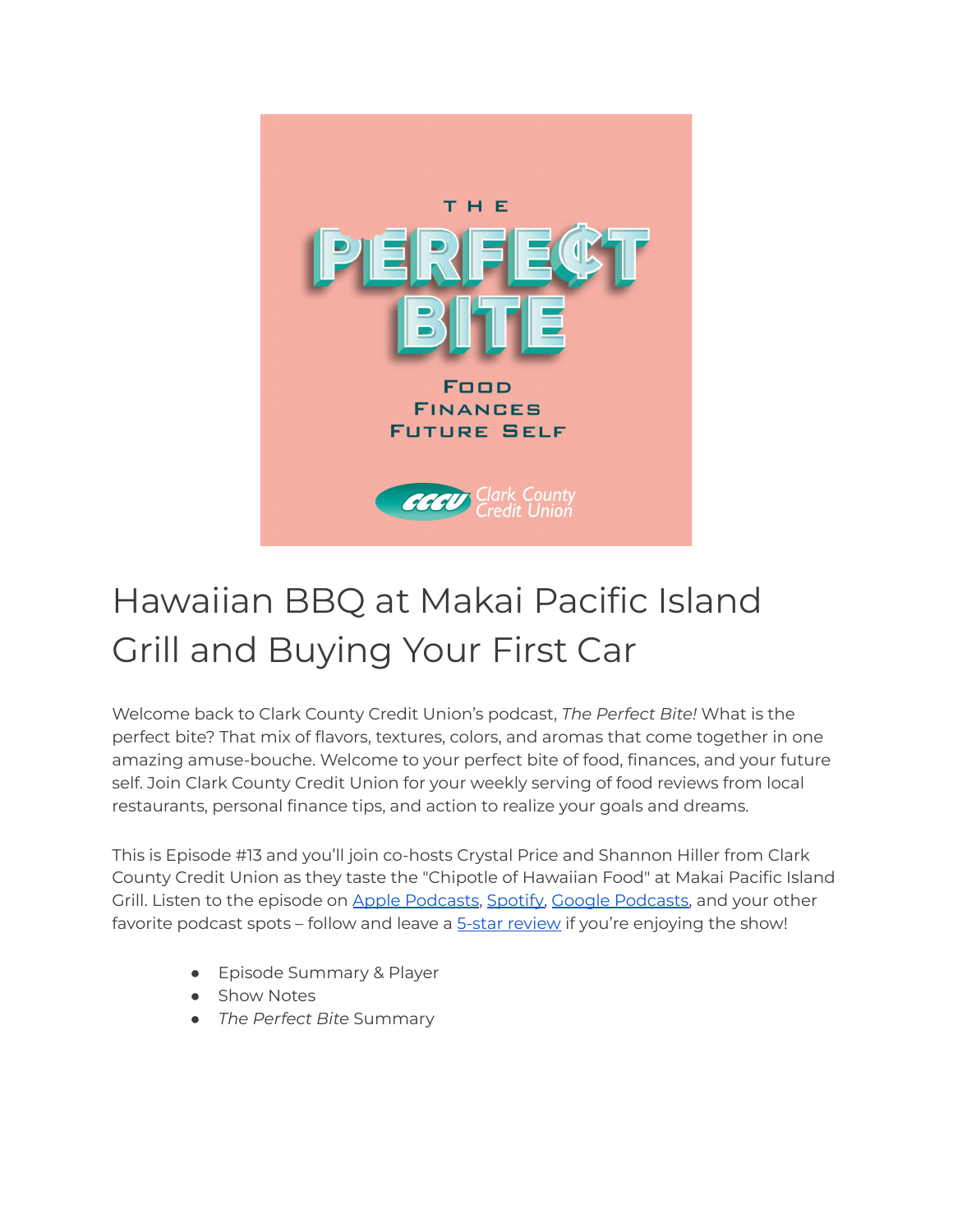## *The Perfect Bite* **Episode #13: Hawaiian BBQ at Makai Pacific Island Grill and Buying Your First Car**

In this thirteenth bite, join co-hosts Crystal Price and Shannon Hiller from Clark County Credit Union as they taste the "Chipotle of Hawaiian Food" at Makai Pacific Island Grill, share tips for buying your first car, and how to avoid a flat tire. Hear the most delicious Hawaiian foods, the top 3 car-buying mistakes to avoid as a 1st-time buyer, and how to check your tire pressure. This episode covers everything from Hawaii to car care. Here's a small sample of what you will hear in this episode:

- How was Makai Pacific Island Grill?
- What does accounting have to do with Hawaiian food?
- Has Crystal ever had Makai?
- Common mistakes first-time car buyers should avoid making
- What has been Shannon's experience with auto loans?
- How do you get pre-approved for an auto loan?
- Does Crystal check her tire pressure or tire tread?
- Has she ever changed a tire?

Learn more at [CCCULV.org.](https://www.ccculv.org/)

Check out the episode and show notes below for much more detail.

## **Show Notes**

- **Hawaiian BBQ at Makai Pacific Island Grill and Buying Your First Car**
	- [0:10] Welcome to *[The Perfect Bite](https://www.ccculv.org/)*
	- o [0:23] Learn more at [CCCULV.org](https://www.ccculv.org/)
	- [0:41] [Crystal Price](https://www.ccculv.org/Our-Mission.aspx), [Shannon Hiller](https://www.ccculv.org/Our-Mission.aspx)
	- **○ Food: Makai Pacific Island Grill**
	- o [1:26] [Makai Pacific Island Grill](http://www.makaigrill.com/)
	- [1:45] [Accounting](https://www.investopedia.com/terms/a/accounting.asp#:~:text=Accounting%20is%20the%20process%20of,regulators%2C%20and%20tax%20collection%20entities.)
	- [2:18] [TikTok](https://www.tiktok.com/discover/makai-pacific-island-grill-menu?lang=en)
	- [2:38] Has Crystal ever had Makai?
	- [5:16] Email us at [ThePerfectBite@CCCULV.com](mailto:ThePerfectBite@CCCULV.org)